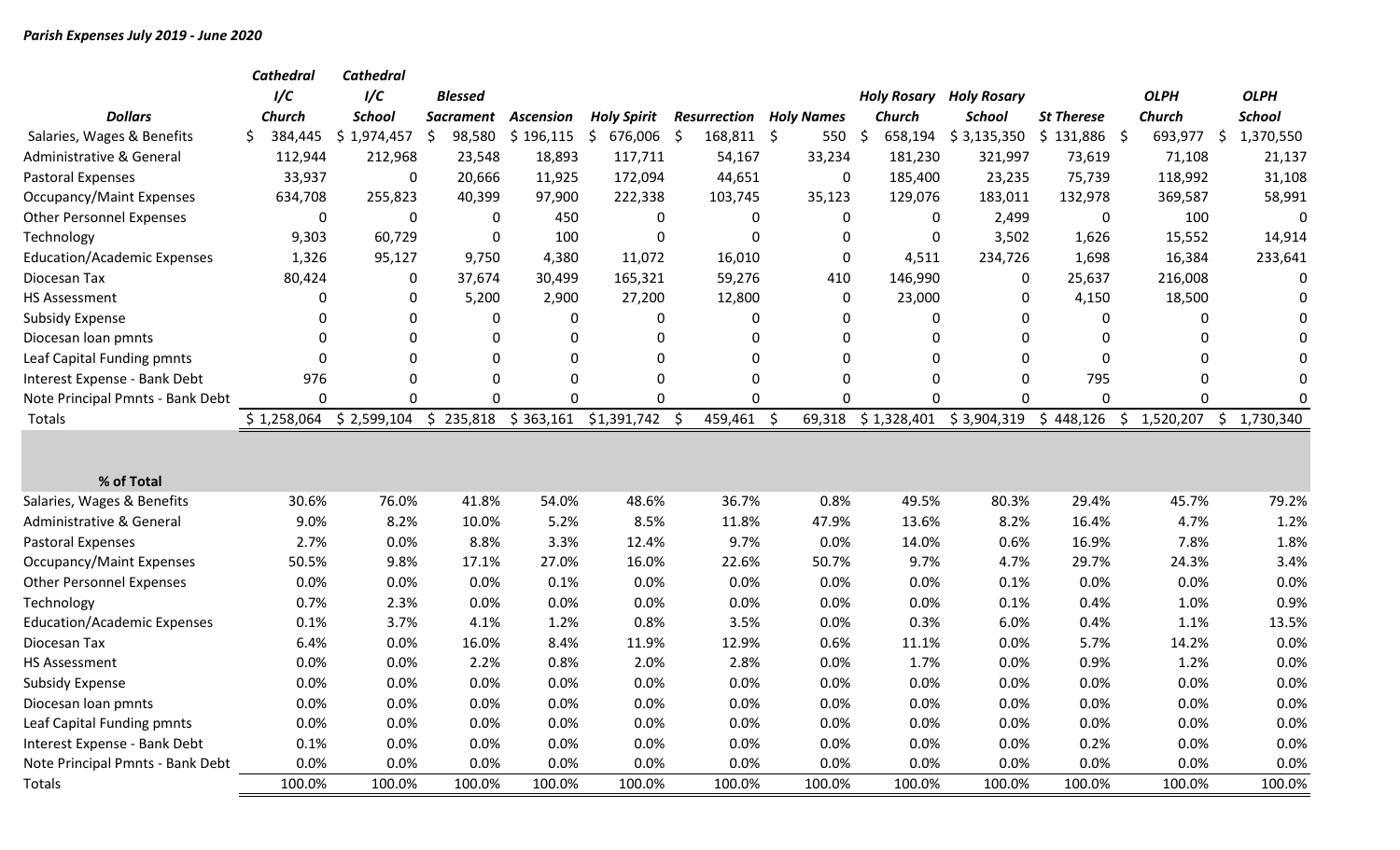| Our Lady      | <b>Sacred Heart</b> | St. Ann       | St. Ann       | St. Anne  |                     | St. John           |                                | St. Louis     | <b>St. Louis</b>                            | St. Mary    |                                     |             | <b>St. Paul</b> | <b>St. Paul</b>       |             |
|---------------|---------------------|---------------|---------------|-----------|---------------------|--------------------|--------------------------------|---------------|---------------------------------------------|-------------|-------------------------------------|-------------|-----------------|-----------------------|-------------|
| of Sorrows    | <b>Memphis</b>      | <b>Church</b> | <b>School</b> | Highland  | St. James           | Memphis St. Joseph |                                | <b>Church</b> | <b>School</b>                               |             | Memphis St. Michael St. Patrick     |             | Church          | <b>School</b>         | St. Peter   |
| $$119,347$ \$ | $83,733$ \$         | 748,241       | \$1,439,475   | \$225,038 |                     |                    | $$84,084$ \$68,840 \$81,922 \$ | 880,207       | \$3,342,000                                 |             | $$253,113$ $$439,701$ $$171,323$ \$ |             | 263,603         | \$1,300,934           | \$396,326   |
| 34,831        | 48,835              | 95,757        | 135,968       | 70,038    | 22,523              | 19,739             | 63,823                         | 223,998       | 245,017                                     | 20,010      | 96,291                              | 43,410      | 70,734          | 115,074               | 64,525      |
| 24,998        | 47,373              | 81,856        | $\mathbf 0$   | 31,366    | 40,786              | 5,898              | 2,415                          | 361,553       | $\mathbf 0$                                 | 66,024      | 55,419                              | 19,511      | 50,404          | $\mathbf 0$           | 14,330      |
| 37,619        | 86,179              | 472,889       | 185,451       | 127,464   | 53,757              | 21,978             | 37,080                         | 310,972       | 269,911                                     | 75,668      | 288,694                             | 168,744     | 133,664         | 97,628                | 135,503     |
| $\mathbf 0$   | 450                 | 0             | 0             | 2,550     | $\pmb{0}$           | 0                  | 8,870                          | 3,485         | 5,092                                       | 0           | 487                                 | 0           | 1,775           | 49                    | 1,116       |
| $\mathbf 0$   | $\pmb{0}$           | 273           | $\mathbf 0$   | 2,013     | 600                 | $\pmb{0}$          | 0                              | $\pmb{0}$     | $\mathbf 0$                                 | $\pmb{0}$   | $\mathbf 0$                         | 5,540       | $\pmb{0}$       | 6,394                 | 1,832       |
| 3,584         | 1,310               | 27,011        | 243,304       | 1,610     | 1,175               | $\mathbf 0$        | 10,231                         | 179,060       | 218,370                                     | 342         | 18,652                              | 9,339       | 6,045           | 106,632               | 20,352      |
| 21,296        | 20,877              | 200,566       | 0             | 29,739    | 11,572              | 9,340              | 6,661                          | 318,993       | 0                                           | 14,987      | 205,009                             | 48,304      | 64,971          | 0                     | 101,718     |
| 1,800         | 5,450               | 25,200        | 0             | 0         | 2,900               | 1,900              | 3,200                          | 59,500        | 0                                           | 5,050       | 11,250                              | 3,900       | 11,650          | 0                     | 14,801      |
| 0             | 0                   | 0             | $\mathbf{0}$  | 0         | $\boldsymbol{0}$    | 0                  | 0                              | 0             | 0                                           | 0           | 0                                   | 0           | 0               | $\mathbf{0}$          | 0           |
| 0             | $\Omega$            | 0             | $\Omega$      | 0         | $\mathbf 0$         | $\mathbf 0$        | $\mathbf 0$                    | 0             | $\mathbf 0$                                 | $\mathbf 0$ | $\mathbf 0$                         | 0           | $\mathbf 0$     | $\mathbf 0$           | $\pmb{0}$   |
| 0             | 0                   | 0             | $\Omega$      | $\Omega$  | $\mathbf 0$         | 0                  | $\Omega$                       | $\mathbf{0}$  | $\mathbf 0$                                 | 0           | 0                                   | 0           | 0               | 0                     | $\pmb{0}$   |
| $\Omega$      | $\mathbf{0}$        | 148,205       | 0             | 20,985    | $\mathbf 0$         | $\mathbf 0$        | $\mathbf{0}$                   | 0             | $\Omega$                                    | 92,025      | 0                                   | 0           | 0               | $\pmb{0}$             | 0           |
| $\Omega$      | 0                   | 295,795       | $\mathbf 0$   | 0         | $\mathbf 0$         | $\mathbf 0$        | $\Omega$                       | 0             | $\mathbf 0$                                 | 105,173     | 0                                   | $\mathbf 0$ | $\mathbf 0$     | $\mathbf 0$           | $\mathbf 0$ |
| $$243,475$ \$ | 294,208             | \$2,095,793   | \$2,004,199   |           | \$510,802 \$217,397 |                    |                                |               | \$127,695 \$214,202 \$2,337,768 \$4,080,390 |             | \$632,392 \$1,115,503 \$470,071 \$  |             | 602,846         | \$1,626,710 \$750,503 |             |
|               |                     |               |               |           |                     |                    |                                |               |                                             |             |                                     |             |                 |                       |             |
| 49.0%         | 28.5%               | 35.7%         | 71.8%         | 44.1%     | 38.7%               | 53.9%              | 38.2%                          | 37.7%         | 81.9%                                       | 40.0%       | 39.4%                               | 36.4%       | 43.7%           | 80.0%                 | 52.8%       |
| 14.3%         | 16.6%               | 4.6%          | 6.8%          | 13.7%     | 10.4%               | 15.5%              | 29.8%                          | 9.6%          | 6.0%                                        | 3.2%        | 8.6%                                | 9.2%        | 11.7%           | 7.1%                  | 8.6%        |
| 10.3%         | 16.1%               | 3.9%          | 0.0%          | 6.1%      | 18.8%               | 4.6%               | 1.1%                           | 15.5%         | 0.0%                                        | 10.4%       | 5.0%                                | 4.2%        | 8.4%            | 0.0%                  | 1.9%        |
| 15.5%         | 29.3%               | 22.6%         | 9.3%          | 25.0%     | 24.7%               | 17.2%              | 17.3%                          | 13.3%         | 6.6%                                        | 12.0%       | 25.9%                               | 35.9%       | 22.2%           | 6.0%                  | 18.1%       |
| 0.0%          | 0.2%                | 0.0%          | 0.0%          | 0.5%      | 0.0%                | 0.0%               | 4.1%                           | 0.1%          | 0.1%                                        | 0.0%        | 0.0%                                | 0.0%        | 0.3%            | 0.0%                  | 0.1%        |
| 0.0%          | 0.0%                | 0.0%          | 0.0%          | 0.4%      | 0.3%                | 0.0%               | 0.0%                           | 0.0%          | 0.0%                                        | 0.0%        | 0.0%                                | 1.2%        | 0.0%            | 0.4%                  | 0.2%        |
| 1.5%          | 0.4%                | 1.3%          | 12.1%         | 0.3%      | 0.5%                | 0.0%               | 4.8%                           | 7.7%          | 5.4%                                        | 0.1%        | 1.7%                                | 2.0%        | 1.0%            | 6.6%                  | 2.7%        |
| 8.7%          | 7.1%                | 9.6%          | 0.0%          | 5.8%      | 5.3%                | 7.3%               | 3.1%                           | 13.6%         | 0.0%                                        | 2.4%        | 18.4%                               | 10.3%       | 10.8%           | 0.0%                  | 13.6%       |
| 0.7%          | 1.9%                | 1.2%          | 0.0%          | 0.0%      | 1.3%                | 1.5%               | 1.5%                           | 2.5%          | 0.0%                                        | 0.8%        | 1.0%                                | 0.8%        | 1.9%            | 0.0%                  | 2.0%        |
| 0.0%          | 0.0%                | 0.0%          | 0.0%          | 0.0%      | 0.0%                | 0.0%               | 0.0%                           | 0.0%          | 0.0%                                        | 0.0%        | 0.0%                                | 0.0%        | 0.0%            | 0.0%                  | 0.0%        |
| 0.0%          | 0.0%                | 0.0%          | 0.0%          | 0.0%      | 0.0%                | 0.0%               | 0.0%                           | 0.0%          | 0.0%                                        | 0.0%        | 0.0%                                | 0.0%        | 0.0%            | 0.0%                  | 0.0%        |
| 0.0%          | 0.0%                | 0.0%          | 0.0%          | 0.0%      | 0.0%                | 0.0%               | 0.0%                           | 0.0%          | 0.0%                                        | 0.0%        | 0.0%                                | 0.0%        | 0.0%            | 0.0%                  | 0.0%        |
| 0.0%          | 0.0%                | 7.1%          | 0.0%          | 4.1%      | 0.0%                | 0.0%               | 0.0%                           | 0.0%          | 0.0%                                        | 14.6%       | 0.0%                                | 0.0%        | 0.0%            | 0.0%                  | 0.0%        |
| 0.0%          | 0.0%                | 14.1%         | 0.0%          | 0.0%      | 0.0%                | 0.0%               | 0.0%                           | 0.0%          | 0.0%                                        | 16.6%       | 0.0%                                | 0.0%        | 0.0%            | 0.0%                  | 0.0%        |
| 100.0%        | 100.0%              | 100.0%        | 100.0%        | 100.0%    | 100.0%              | 100.0%             | 100.0%                         | 100.0%        | 100.0%                                      | 100.0%      | 100.0%                              | 100.0%      | 100.0%          | 100.0%                | 100.0%      |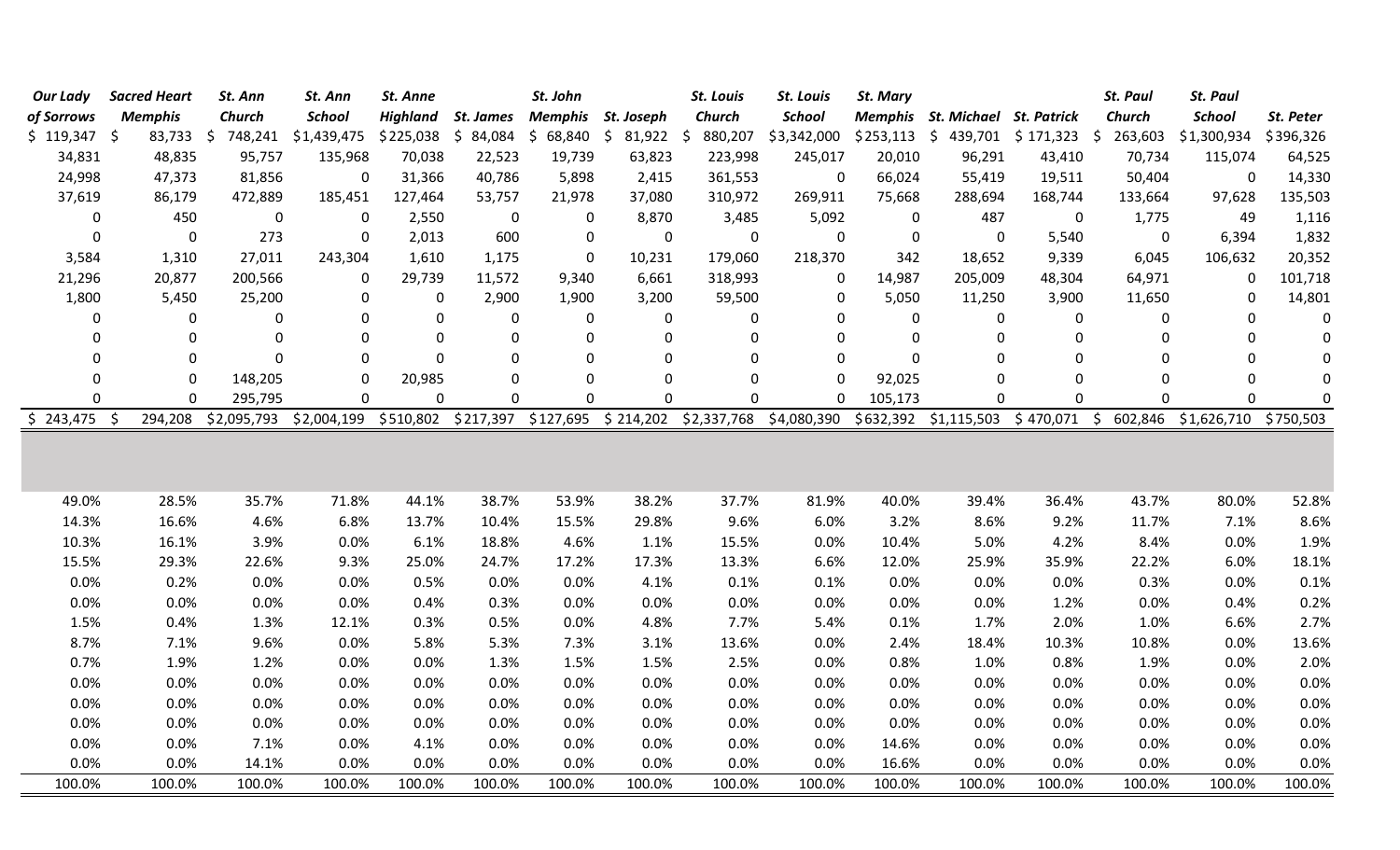|                  |               |                                                  |                | <b>Immaculate</b>                 |                     | St. Mary       | St. Mary      |                   |                                |               |                    |               |          |                |
|------------------|---------------|--------------------------------------------------|----------------|-----------------------------------|---------------------|----------------|---------------|-------------------|--------------------------------|---------------|--------------------|---------------|----------|----------------|
|                  |               |                                                  |                | Conception                        | <b>Sacred Heart</b> | <b>Jackson</b> | Jackson       | St. Mary          |                                |               | St. John           | St. Mary      | St. Jude | St. Mary       |
|                  |               | St. Augustine St. William Holy Angels Holy Cross |                | <b>Union City</b>                 | Humboldt            | Church         | <b>School</b> | Savannah          | <b>St. Alphonsus Ave Maria</b> |               | <b>Brownsville</b> | <b>Camden</b> | Selmer   | <b>Bolivar</b> |
| \$<br>222,878 \$ | 145,439       | \$<br>104,644                                    | \$276,029      | $\ddot{\mathsf{S}}$<br>191,015 \$ | $51,984$ \$         | 548,669        | \$1,412,149   | \$<br>$63,416$ \$ | $69,144$ \$                    | $7,893$ \$    | 3,600              | \$61,627      | \$27,625 | \$<br>19,935   |
| 63,378           | 33,700        | 35,884                                           | 45,933         | 33,299                            | 28,271              | 129,232        | 139,060       | 17,848            | 13,272                         | 5,031         | 4,026              | 9,428         | 6,571    | 11,910         |
| 66,904           | 34,254        | 33,677                                           | 49,475         | 43,200                            | 12,880              | 56,570         | 988           | 45,565            | 21,863                         | 3,408         | 420                | 13,705        | 4,315    | 4,342          |
| 143,232          | 100,137       | 54,149                                           | 54,280         | 66,943                            | 46,432              | 214,748        | 247,714       | 39,278            | 25,165                         | 7,904         | 19,923             | 94,413        | 28,483   | 33,822         |
| 3,675            | 900           | 6,660                                            | 80             | 28                                | 51                  | 0              | 0             | 256               | 29                             | 0             | $\Omega$           | 4,425         | 0        |                |
| 0                | 0             | 14,200                                           | 0              | 28                                | $-689$              | 0              | 1,865         | 0                 | 103                            | 87            | $\mathbf{0}$       | 0             | 0        | 0              |
| 5,356            | 5,635         | 13,722                                           | 14,364         | 6,823                             | 2,321               | 21,946         | 107,795       | 3,688             | 1,821                          | 182           | 635                | 38            | 1,916    | 10,465         |
| 76,987           | 38,743        | 20,886                                           | 39,230         | 26,484                            | 10,706              | 142,704        | 0             | 16,282            | 15,300                         | 2,210         | 2,303              | 10,507        | 5,469    | 7,698          |
| 10,400           | 8,400         | 0                                                | $\mathbf 0$    | 0                                 | 0                   | 0              | 0             | 0                 | 0                              | 0             | 0                  | 0             | 0        | 0              |
| 0                | 0             | $\mathbf 0$                                      | 0              | 0                                 | 0                   | 0              | $\mathbf 0$   | 0                 | 0                              | 0             | $\mathbf{0}$       | 0             | 0        | 0              |
| 0                | 0             | 0                                                | $\mathbf 0$    | 0                                 | $\Omega$            | $\Omega$       | $\mathbf 0$   | $\Omega$          | 0                              | 0             | $\Omega$           | 0             | 0        | 0              |
| 0                | 0             | 0                                                | 0              | 0                                 | $\Omega$            | $\Omega$       | 0             | $\Omega$          | 0                              | 0             | $\Omega$           | 0             | 0        | ∩              |
| $\Omega$         | $\mathbf 0$   | $\Omega$                                         | $\mathbf 0$    | 0                                 | $\Omega$            | $\Omega$       | $\mathbf 0$   | $\Omega$          | 0                              | 0             | $\Omega$           | 0             | 0        |                |
| $\Omega$         | $\mathbf 0$   | $\Omega$                                         | $\overline{0}$ | $\overline{0}$                    | $\Omega$            | $\Omega$       | $\mathbf{0}$  | 0                 | 0                              | 0             | $\Omega$           | 0             | 0        |                |
| 592,811          | \$<br>367,208 | 283,823<br>\$                                    | \$479,393      | 367,818<br>\$                     | 151,956<br>-\$      | \$1,113,868    | \$1,909,571   | $$186,332$ \$     | 146,697                        | 26,715<br>-\$ | - \$<br>30,907     | \$194,142     | \$74,381 | \$88,173       |
|                  |               |                                                  |                |                                   |                     |                |               |                   |                                |               |                    |               |          |                |
| 37.6%            | 39.6%         | 36.9%                                            | 57.6%          | 51.9%                             | 34.2%               | 49.3%          | 74.0%         | 34.0%             | 47.1%                          | 29.5%         | 11.6%              | 31.7%         | 37.1%    | 22.6%          |
| 10.7%            | 9.2%          | 12.6%                                            | 9.6%           | 9.1%                              | 18.6%               | 11.6%          | 7.3%          | 9.6%              | 9.0%                           | 18.8%         | 13.0%              | 4.9%          | 8.8%     | 13.5%          |
| 11.3%            | 9.3%          | 11.9%                                            | 10.3%          | 11.7%                             | 8.5%                | 5.1%           | 0.1%          | 24.5%             | 14.9%                          | 12.8%         | 1.4%               | 7.1%          | 5.8%     | 4.9%           |
| 24.2%            | 27.3%         | 19.1%                                            | 11.3%          | 18.2%                             | 30.6%               | 19.3%          | 13.0%         | 21.1%             | 17.2%                          | 29.6%         | 64.5%              | 48.6%         | 38.3%    | 38.4%          |
| 0.6%             | 0.2%          | 2.3%                                             | 0.0%           | 0.0%                              | 0.0%                | 0.0%           | 0.0%          | 0.1%              | 0.0%                           | 0.0%          | 0.0%               | 2.3%          | 0.0%     | 0.0%           |
| 0.0%             | 0.0%          | 5.0%                                             | 0.0%           | 0.0%                              | $-0.5%$             | 0.0%           | 0.1%          | 0.0%              | 0.1%                           | 0.3%          | 0.0%               | 0.0%          | 0.0%     | 0.0%           |
| 0.9%             | 1.5%          | 4.8%                                             | 3.0%           | 1.9%                              | 1.5%                | 2.0%           | 5.6%          | 2.0%              | 1.2%                           | 0.7%          | 2.1%               | 0.0%          | 2.6%     | 11.9%          |
| 13.0%            | 10.6%         | 7.4%                                             | 8.2%           | 7.2%                              | 7.0%                | 12.8%          | 0.0%          | 8.7%              | 10.4%                          | 8.3%          | 7.5%               | 5.4%          | 7.4%     | 8.7%           |
| 1.8%             | 2.3%          | 0.0%                                             | 0.0%           | 0.0%                              | 0.0%                | 0.0%           | 0.0%          | 0.0%              | 0.0%                           | 0.0%          | 0.0%               | 0.0%          | 0.0%     | 0.0%           |
| 0.0%             | 0.0%          | 0.0%                                             | 0.0%           | 0.0%                              | 0.0%                | 0.0%           | 0.0%          | 0.0%              | 0.0%                           | 0.0%          | 0.0%               | 0.0%          | 0.0%     | 0.0%           |
| 0.0%             | 0.0%          | 0.0%                                             | 0.0%           | 0.0%                              | 0.0%                | 0.0%           | 0.0%          | 0.0%              | 0.0%                           | 0.0%          | 0.0%               | 0.0%          | 0.0%     | 0.0%           |
| 0.0%             | 0.0%          | 0.0%                                             | 0.0%           | 0.0%                              | 0.0%                | 0.0%           | 0.0%          | 0.0%              | 0.0%                           | 0.0%          | 0.0%               | 0.0%          | 0.0%     | 0.0%           |
| 0.0%             | 0.0%          | 0.0%                                             | 0.0%           | 0.0%                              | 0.0%                | 0.0%           | 0.0%          | 0.0%              | 0.0%                           | 0.0%          | 0.0%               | 0.0%          | 0.0%     | 0.0%           |
| 0.0%             | 0.0%          | 0.0%                                             | 0.0%           | 0.0%                              | 0.0%                | 0.0%           | 0.0%          | 0.0%              | 0.0%                           | 0.0%          | 0.0%               | 0.0%          | 0.0%     | 0.0%           |
| 100.0%           | 100.0%        | 100.0%                                           | 100.0%         | 100.0%                            | 100.0%              | 100.0%         | 100.0%        | 100.0%            | 100.0%                         | 100.0%        | 100.0%             | 100.0%        | 100.0%   | 100.0%         |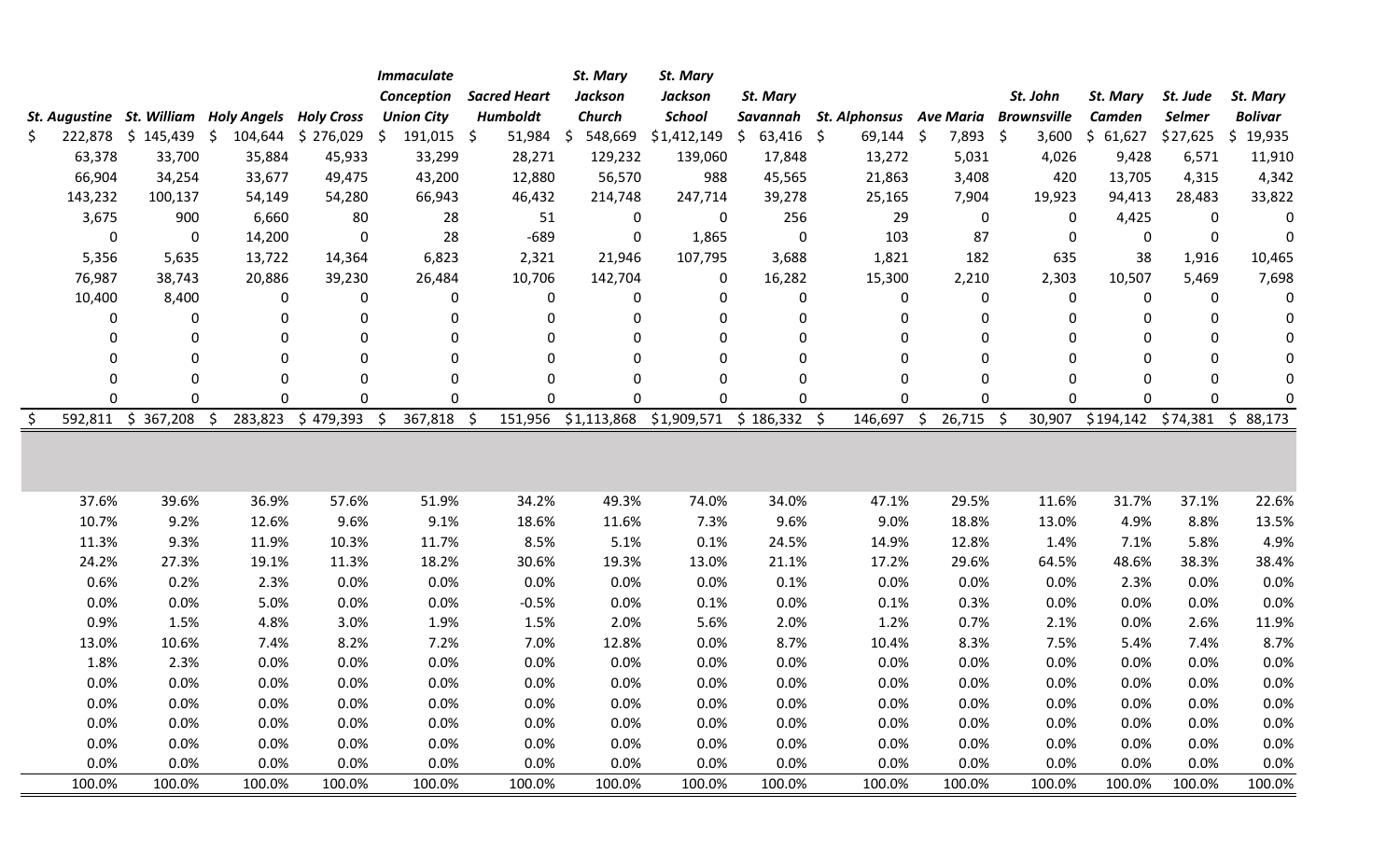| <b>Incarnation</b> | <b>Incarnation</b> |      | Church of    | St. Jude      |                                |             |             | <b>Our Lady of</b>              |                     |             | <b>St. Francis</b> | <b>St. Francis</b>                |          |                               | <b>Our Lady of</b> | <b>Korean</b>    |        |
|--------------------|--------------------|------|--------------|---------------|--------------------------------|-------------|-------------|---------------------------------|---------------------|-------------|--------------------|-----------------------------------|----------|-------------------------------|--------------------|------------------|--------|
| Church             | <b>School</b>      |      | the Nativity | <b>Martin</b> | <b>St. Philip</b>              | St. Matthew |             | Guadalupe St. Andrew St. Regina |                     |             | Church             | School                            |          | <b>Holy Family St. Brigid</b> | the Lake           | <b>Community</b> |        |
| \$<br>720,485 \$   | $1,012,020$ \$     |      | $205,256$ \$ | 65,080        | $$206,379$ \$                  | 28,835 \$   |             | $3,750$ \$                      | 48,230 \$ 38,542 \$ |             |                    | 708,414 \$3,697,738 \$            | 11,667   | $$285,340$ \$                 | 50,434             | 4,600.00         |        |
| 215,167            | 85,267             |      | 59,042       | 20,501        | 48,906                         | 10,771      |             | 536                             | 11,538              | 8,389       | 158,309            | 93,430                            | 6,916    | 65,075                        | 10,073             | 9,206.49         |        |
| 72,504             | 413,267            |      | 54,292       | 14,956        | 40,178                         |             | 5,156       | 556                             | 4,676               | 1,945       | 56,822             | 3,994                             | 3,639    | 76,595                        | 18,892             | 4,444.99         |        |
| 294,529            | 201,427            |      | 122,973      | 28,033        | 38,737                         | 20,905      |             | 2,516                           | 17,886              | 11,381      | 309,589            | 542,796                           | 14,102   | 134,624                       | 26,802             | 14,795.51        |        |
| 8,515              | 2,170              |      | 139          | $\mathbf 0$   | 4,430                          |             | $-300$      | $\mathbf 0$                     | 638                 | 344         | $\mathbf 0$        | 0                                 | 812      | 0                             | 94                 |                  |        |
| $\mathbf 0$        | 79                 |      | $\mathbf 0$  | 4,054         | 7,913                          |             | 928         | 0                               | 0                   | $\mathbf 0$ | $\mathbf 0$        | 78,898                            | 0        | 0                             | $\Omega$           |                  |        |
| 87,698             | 90,263             |      | 19,346       | 2,492         | 14,109                         |             | 219         | 1,208                           | 3,401               | 3,008       | 26,055             | 370,771                           | 691      | 9,044                         | 1,847              |                  |        |
| 220,093            | 0                  |      | 56,587       | 15,681        | 52,112                         |             | 4,828       | 1,206                           | 5,882               | 4,159       | 194,510            | 0                                 | 3,804    | 59,783                        | 8,063              | 3,534.56         |        |
| 42,400             | 0                  |      | 8,550        | 0             | 0                              |             | 0           | 0                               | 0                   | 0           | 31,200             | 0                                 | 0        | 9,200                         | 0                  |                  |        |
| $\mathbf{0}$       | 0                  |      | 0            | $\Omega$      | $\mathbf{0}$                   |             | $\mathbf 0$ | 0                               | 0                   | 0           | 0                  | $\mathbf{0}$                      | $\Omega$ | 0                             |                    |                  |        |
| $\mathbf 0$        | 0                  |      | $\mathbf 0$  | 8,583         | $\mathbf 0$                    |             | $\mathbf 0$ | 0                               | $\Omega$            | 0           | 0                  | $\mathbf 0$                       | 0        | 0                             |                    |                  |        |
| $\mathbf 0$        | 0                  |      | $\mathbf{0}$ | $\Omega$      | $\mathbf{0}$                   |             | $\mathbf 0$ | 0                               | 0                   | 0           | $\mathbf{0}$       | $\mathbf 0$                       | 0        | $\mathbf 0$                   |                    |                  |        |
| 5,475              | 0                  |      | $\mathbf 0$  | 0             | $\mathbf{0}$                   |             | $\mathbf 0$ | $\mathbf 0$                     | 0                   | 0           | $\mathbf 0$        | $\mathbf 0$                       | $\Omega$ | 55,137                        | 0                  |                  |        |
| 285,504            | 0                  |      | $\mathbf 0$  | $\Omega$      | 0                              |             | $\mathbf 0$ | 0                               | 0                   | 0           | $\mathbf 0$        | $\mathbf 0$                       | $\Omega$ | 168,445                       | $\pmb{0}$          |                  |        |
| 1,952,370 \$       | 1,804,494          | - \$ |              |               | 526,185 \$159,381 \$412,765 \$ | $71,341$ \$ |             | $9,771$ \$                      | $92,252$ \$         |             |                    | 67,768 \$1,484,898 \$4,787,627 \$ | 41,630   | $$863,244$ \$                 | $116,204$ \$       |                  | 36,582 |
|                    |                    |      |              |               |                                |             |             |                                 |                     |             |                    |                                   |          |                               |                    |                  |        |
| 36.9%              | 56.1%              |      | 39.0%        | 40.8%         | 50.0%                          |             | 40.4%       | 38.4%                           | 52.3%               | 56.9%       | 47.7%              | 77.2%                             | 28.0%    | 33.1%                         | 43.4%              |                  | 12.6%  |
| 11.0%              | 4.7%               |      | 11.2%        | 12.9%         | 11.8%                          |             | 15.1%       | 5.5%                            | 12.5%               | 12.4%       | 10.7%              | 2.0%                              | 16.6%    | 7.5%                          | 8.7%               |                  | 25.2%  |
| 3.7%               | 22.9%              |      | 10.3%        | 9.4%          | 9.7%                           |             | 7.2%        | 5.7%                            | 5.1%                | 2.9%        | 3.8%               | 0.1%                              | 8.7%     | 8.9%                          | 16.3%              |                  | 12.2%  |
| 15.1%              | 11.2%              |      | 23.4%        | 17.6%         | 9.4%                           |             | 29.3%       | 25.7%                           | 19.4%               | 16.8%       | 20.8%              | 11.3%                             | 33.9%    | 15.6%                         | 23.1%              |                  | 40.4%  |
| 0.4%               | 0.1%               |      | 0.0%         | 0.0%          | 1.1%                           |             | $-0.4%$     | 0.0%                            | 0.7%                | 0.5%        | 0.0%               | 0.0%                              | 1.9%     | 0.0%                          | 0.1%               |                  | 0.0%   |
| 0.0%               | 0.0%               |      | 0.0%         | 2.5%          | 1.9%                           |             | 1.3%        | 0.0%                            | 0.0%                | 0.0%        | 0.0%               | 1.6%                              | 0.0%     | 0.0%                          | 0.0%               |                  | 0.0%   |
| 4.5%               | 5.0%               |      | 3.7%         | 1.6%          | 3.4%                           |             | 0.3%        | 12.4%                           | 3.7%                | 4.4%        | 1.8%               | 7.7%                              | 1.7%     | 1.0%                          | 1.6%               |                  | 0.0%   |
| 11.3%              | 0.0%               |      | 10.8%        | 9.8%          | 12.6%                          |             | 6.8%        | 12.3%                           | 6.4%                | 6.1%        | 13.1%              | 0.0%                              | 9.1%     | 6.9%                          | 6.9%               |                  | 9.7%   |
| 2.2%               | 0.0%               |      | 1.6%         | 0.0%          | 0.0%                           |             | 0.0%        | 0.0%                            | 0.0%                | 0.0%        | 2.1%               | 0.0%                              | 0.0%     | 1.1%                          | 0.0%               |                  | 0.0%   |
| 0.0%               | 0.0%               |      | 0.0%         | 0.0%          | 0.0%                           |             | 0.0%        | 0.0%                            | 0.0%                | 0.0%        | 0.0%               | 0.0%                              | 0.0%     | 0.0%                          | 0.0%               |                  | 0.0%   |
| 0.0%               | 0.0%               |      | 0.0%         | 5.4%          | 0.0%                           |             | 0.0%        | 0.0%                            | 0.0%                | 0.0%        | 0.0%               | 0.0%                              | 0.0%     | 0.0%                          | 0.0%               |                  | 0.0%   |
| 0.0%               | 0.0%               |      | 0.0%         | 0.0%          | 0.0%                           |             | 0.0%        | 0.0%                            | 0.0%                | 0.0%        | 0.0%               | 0.0%                              | 0.0%     | 0.0%                          | 0.0%               |                  | 0.0%   |
| 0.3%               | 0.0%               |      | 0.0%         | 0.0%          | 0.0%                           |             | 0.0%        | 0.0%                            | 0.0%                | 0.0%        | 0.0%               | 0.0%                              | 0.0%     | 6.4%                          | 0.0%               |                  | 0.0%   |
| 14.6%              | 0.0%               |      | 0.0%         | 0.0%          | 0.0%                           |             | 0.0%        | 0.0%                            | 0.0%                | 0.0%        | 0.0%               | 0.0%                              | 0.0%     | 19.5%                         | 0.0%               |                  | 0.0%   |
| 100.0%             | 100.0%             |      | 100.0%       | 100.0%        | 100.0%                         | 100.0%      |             | 100.0%                          | 100.0%              | 100.0%      | 100.0%             | 100.0%                            | 100.0%   | 100.0%                        | 100.0%             |                  | 100.0% |